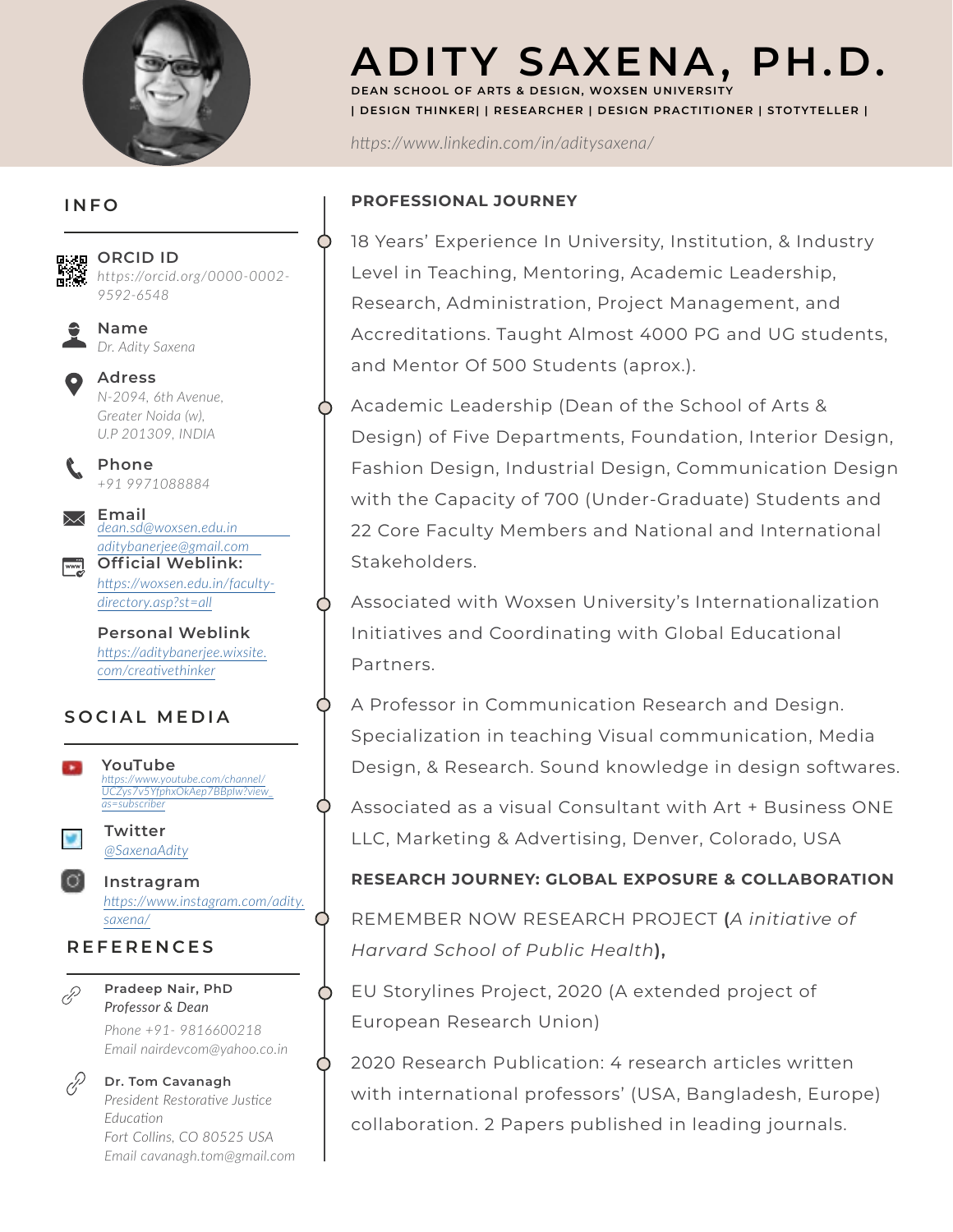Certified in Creating Culture of Care in School Education by using RJ. Certified Design Thinking (Virginia University, USA, 2019), Certified in Emotional Intellengence (EI), Oxford University, 2021.

## **INDIA REPRESENTATIVE OF RJED (USA) GLOBAL TEAM**

A team member, Restorative justice education, USA, to Create a Culture of Care and Relationship in School Education

*[https: //www.restorativejustice.com/team.html](https://www.restorativejustice.com/team.html )*

С

## **MY YOUTUBE CHANNEL: GLOBAL VOICE OF ACADEMIA**

*[https: //www.youtube.com/user/Aditybanerjee1/featured](https://www.youtube.com/user/Aditybanerjee1/featured )*

Channel Participants' are many global leaders, like

Muriel Mafico, Deputy Representative, UNICEF South Africa Dr. R D Patidar, Vice-Chancellor at OP Jindal University, Raigarh David Dunne, Professor at University of Victoria Dr. Monique Darrisaw-Akil, Assistant Superintendent of Secondary Education Brentwood, New York.

**MY ROLE AS A SPEAKER/ PANELIST, PART OF MANY GLOBAL DISCUSSION**  (details available in the next page)

## WORK EXPERIENCE: PRESENT EMPLOYMENT

### **2021 MAY - PRESENT DEAN, SCHOOL OF ARTS & DESIGN WOXSEN UNIVERSITY, INDIA**

As a Dean of the School of Arts & Design, I am Responsible for Leadership

Roles in academic, managerial, and fiscal responsibilities, verify the adequacy

of instruction, monitor academic integrity, and am responsible for student

recruitment, admission, and academic progress. Also responsible for the ethical

conduct of research and establishing and maintaining a culture of compliance

and integrity among faculty, staff, and students. In addition, provide local

direction and resources for the education, training, and implementation of state

regulations, Collaboration, and Maintaining the School's Relationship with The

National & International Partners.

# **RECENT RESEARCH PROJECTS: INTERNATIONAL: 2020-2021**

'**Designing Life After COVID-19'**, a research initiative from the Design Laboratory, **Harvard T.H. Chan School of Public Health** (HSPH). [*No fund received, participatory*]

Involved in assessing the intellectual output of the "**European Skills-set Framework of the [C](https://drive.google.com/file/d/1qICUsd6DQOYE_Q6AD5wnVShZWS-0jOkH/view?usp=sharing  )orporate Storyteller.**" [*honorarium involve*]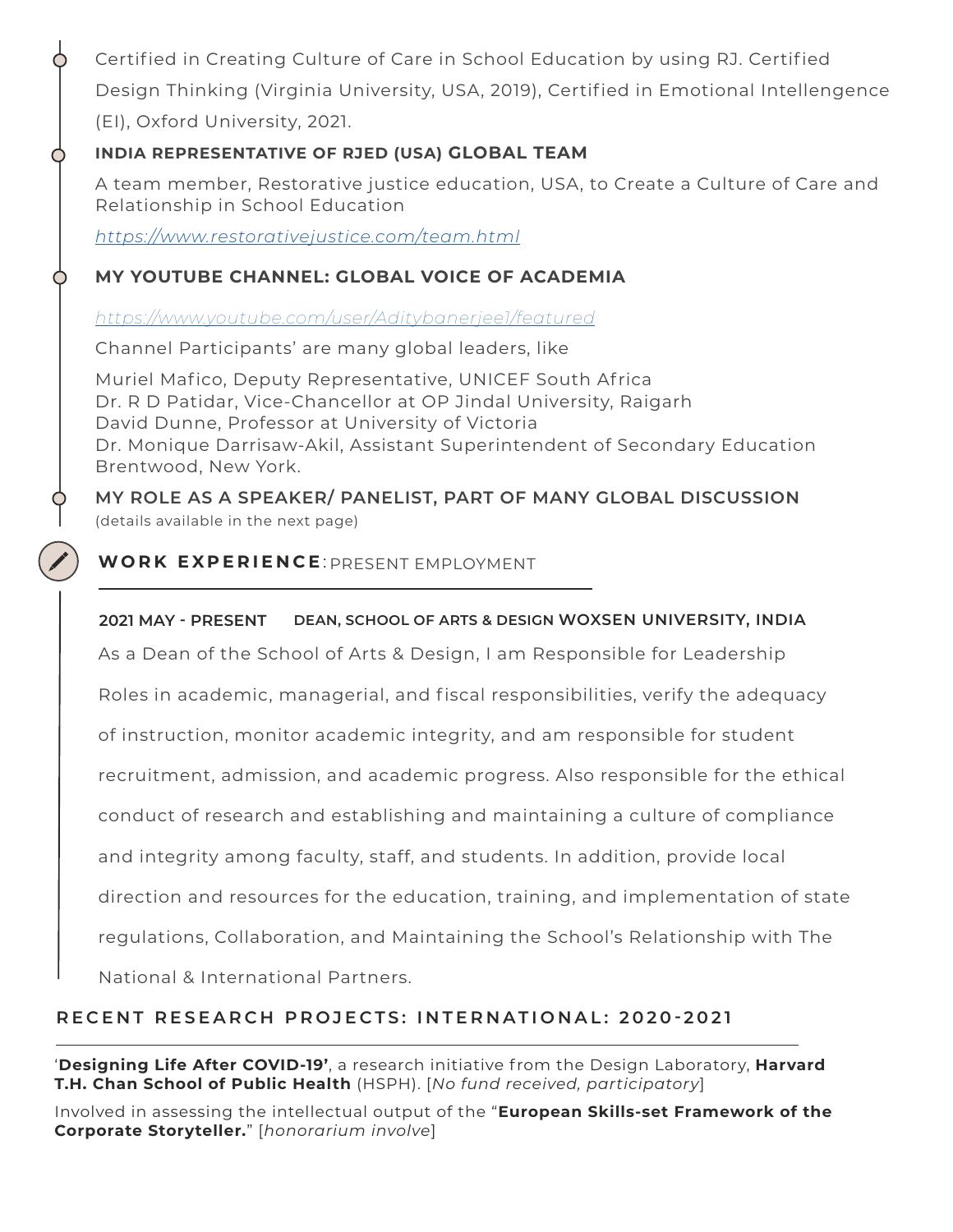#### **RECENT PARTICIPATORY PROJECT: INTERNATIONAL:2020**

Invited to work on a school project in the United States ( Two Weeks) as a part of **practice in Restorative Justice in Schools to create a Culture of Care**. [*Funded*]

project report

[https://drive.google.com/file/d/1gX9DLdKw-iaHJUaq61XRQCEUjeubEKxD/view?usp=sharing](https://drive.google.com/file/d/1gX9DLdKw-iaHJUaq61XRQCEUjeubEKxD/view?usp=sharing )

### **INTERNATIONAL SYMPOSIUM: AS CORE TEAM MEMBER, 2019**

A Communication Symposium organized by Amity Education Group, New York: report written & designed by Dr. Adity Saxena, as a core team member of the event. The content strategy and designing of the Symposium report is handeled by Dr. Adity Saxena

[https://drive.google.com/file/d/1QC\\_CnQ4NYfwmCbNy8EBcjub4zDjJTLdx/view?usp=sharing](https://drive.google.com/file/d/1QC_CnQ4NYfwmCbNy8EBcjub4zDjJTLdx/view?usp=sharing )

### **MY ROLE AS A SPEAKER IN NATIONAL AND INTERNATIONAL PLATFORMS**

**2021, JUNE 3**, PANELIST, PODCAST BY DING LEARING, UK, INTERCULTURAL LEARNING DESIGN FOR THE COVID ERA,

https://ding.global/adity-saxena-intercultural-learning-design-for-the-covid-era/

**2021, JUNE 9,** KEY SPEAKER ON LEARNING ACTIVITY, STORYTELLING PROJECT FUNDED BY THE ERASMUS+ PROGRAMME OF THE EUROPEAN UNION

[https://www.youtube.com/watch?v=uf8rjgrZpd8&t=583s](https://www.youtube.com/watch?v=uf8rjgrZpd8&t=583s )

**2021, JUNE 22**[, INTERVIEWED BY COLLEGEDUNIA - INDIA'S LARGEST STUDENT REVIEW](https://www.youtube.com/watch?v=uf8rjgrZpd8&t=583s )  [PLATFORM,](https://www.youtube.com/watch?v=uf8rjgrZpd8&t=583s ) 

[https://drive.google.com/file/d/1d6uSf-FQ0Er7-858gNTTD4kLnVR-pgSZ/view?usp=sharing](https://www.youtube.com/watch?v=uf8rjgrZpd8&t=583s )

**2021, MARCH 2**, PANELIST. DECOLONISING THE CURRICULUM INTERCULTURAL PEDAGOGIES IN CREATIVE DISCIPLINES [A LIVE PANEL DISCUSSION]. UNIVERSITY FOR THE CREATIVE ARTS, UNITED KINGDOM.

**2020, JUNE 18**, Key speaker. Role of E-Learning in Business Education. Webinar Session 2. The World University of Bangladesh. https://www.facebook.com/wubedubd/videos/303496277452697/

#### **PROFESSIONAL STUDIES**

| 2021 | <b>Effective Leadership through Emotional Intelligence (Online)</b><br>Department for Continuing Education, University of Oxford                                         |
|------|--------------------------------------------------------------------------------------------------------------------------------------------------------------------------|
| 2020 | <b>Certified Specialist</b> in Culture of Care in Schools using Restorative Justice principles &<br>practices, culturally appropraite interaction and relationships, USA |
| 2019 | University of Virginia, Darden School of Business<br>Design Thinking Specialized                                                                                         |
| 2000 | West Bengal Film Center, Information & Cultural Affairs Department<br>Film Appreciation Certified Course                                                                 |

#### **Arena Multimedia** 2000

CIM, Diploma in Graphics Animation